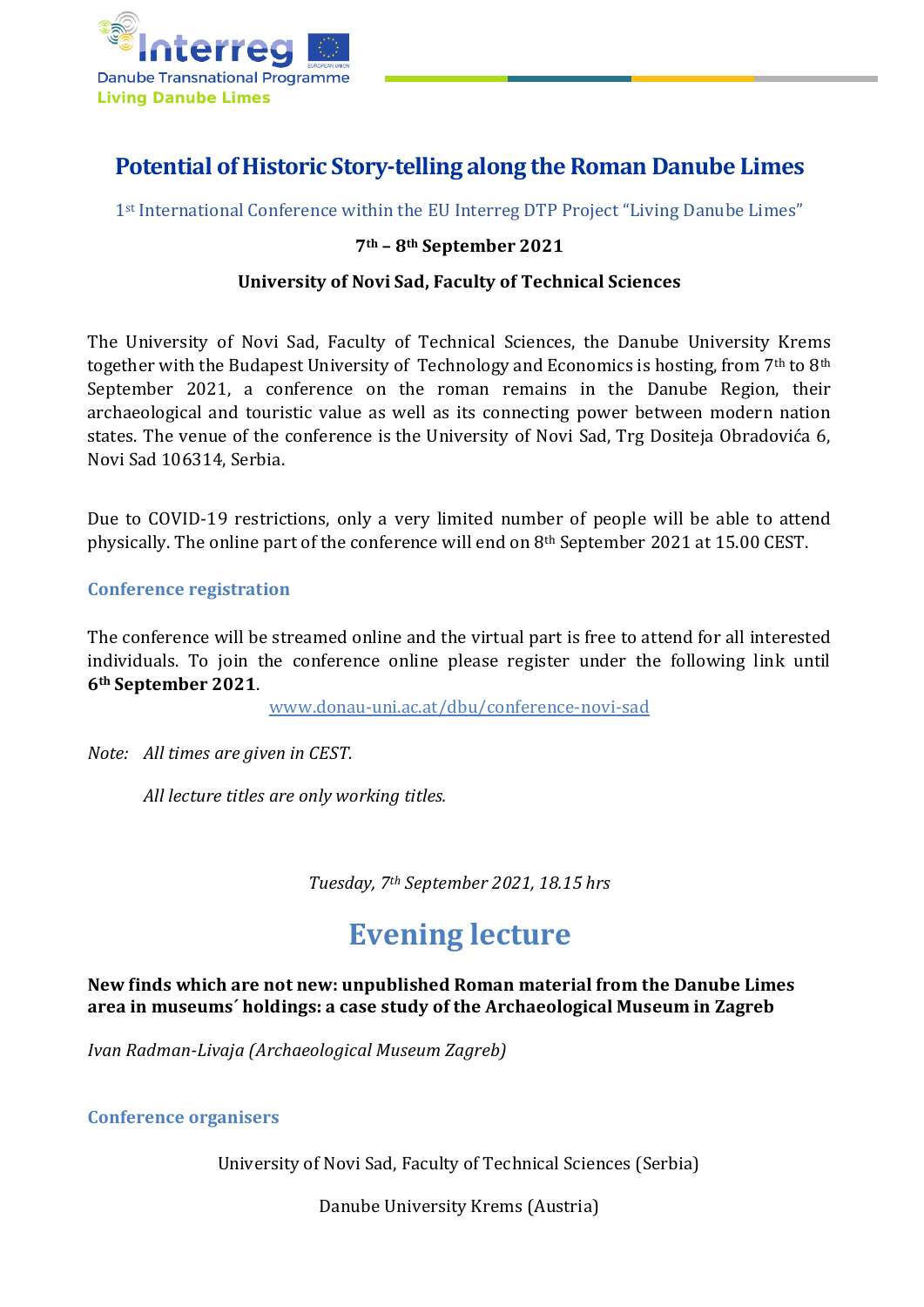

Budapest University of Technology and Economics (Hungary)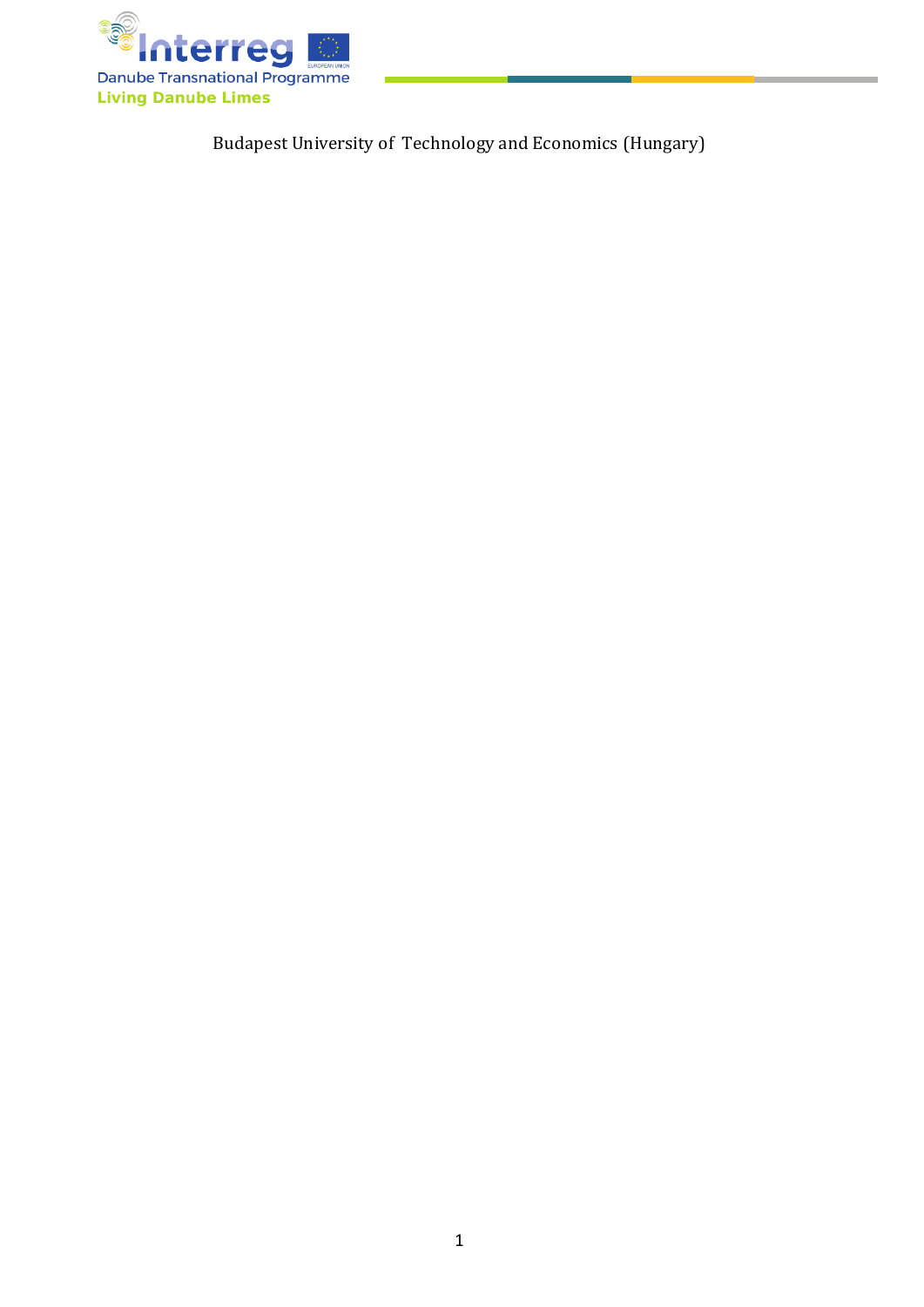

## **Day 1 – 7th September 2021**

| $09.00 - 09.15$        | <b>Welcome Addresses</b>                                                                                                                                                                                                                                          |
|------------------------|-------------------------------------------------------------------------------------------------------------------------------------------------------------------------------------------------------------------------------------------------------------------|
| $09.15 - 09.45$        | The Danube Transnational Programme<br>Stephen Halligan (Danube Transnational Programme)                                                                                                                                                                           |
| Thematic Session 1-    | Roman Frontiers & their Presentation in the 21st Century<br>Chair: Milica Marjanovic                                                                                                                                                                              |
| $09.45 - 10.15$        | The Danube Limes - From the Roman Imperial Frontier to a UNESCO World<br>Heritage Site<br>René Ployer (Abt. Archäologie BDA)                                                                                                                                      |
| $10.15 - 10.45$        | Connecting rather than dividing: the Danube as a major European route in<br>Antiquity<br>Christoph Rummel (Römisch-Germanische Kommission Frankfurt)                                                                                                              |
| Coffee Break - 30 min  |                                                                                                                                                                                                                                                                   |
| $11.15 - 11.45$        | The Danube Limes on the radar - exploring archaeological landscape with non-<br>invasive archaeological prospection and digital documentation methods<br>Wolfgang Neubauer (Ludwig Boltzmann Institute for Archaeological Prospection<br>and Virtual Archaeology) |
| $11.45 - 12.15$        | The Roman Frontiers in Romania<br>Felix Marcu (Babes-Bolyai University)                                                                                                                                                                                           |
| $12.15 - 12.45$        | Hadrian's Wall: The Most Recent Research and Excavations<br>Rob Collins (Newcastle University)                                                                                                                                                                    |
| Lunch Break - 90 min   |                                                                                                                                                                                                                                                                   |
| $14.15 - 14.45$        | Popularisation of the Danube Limes in Croatia<br>Ivana Ožanić Roguljić (Inst. of Archaeology Zagreb)                                                                                                                                                              |
| Thematic Session 2 -   | <b>Ships and Roman riverine Traditions</b><br>Chair: Ivana Ožanić Roguljić                                                                                                                                                                                        |
| $14.45 - 15.15$        | Ship Finds in Serbia<br>Nemanja Mrđić (Inst. of Archaeology Belgrad)                                                                                                                                                                                              |
| $15.15 - 15.45$        | <b>Vegetius on Ships</b><br>Craig Caldwell (Appalachian State University)                                                                                                                                                                                         |
| Coffee Break - 30 min  |                                                                                                                                                                                                                                                                   |
| $16.15 - 16.45$        | Roman Shipbuilding Traditions<br>Ronald Bockius (Römisch-Germanisches Zentralmuseum Mainz)                                                                                                                                                                        |
| $16.45 - 17.15$        | Shields on Ships<br>Marko Jelusic (Danube University Krems)                                                                                                                                                                                                       |
| <b>Evening Lecture</b> | Chair: Ivana Ožanić Roguljić                                                                                                                                                                                                                                      |
| 19.15                  | New finds which are not new: unpublished Roman material from the Danube<br>Limes area in museums' holdings: a case study of the Archaeological Museum                                                                                                             |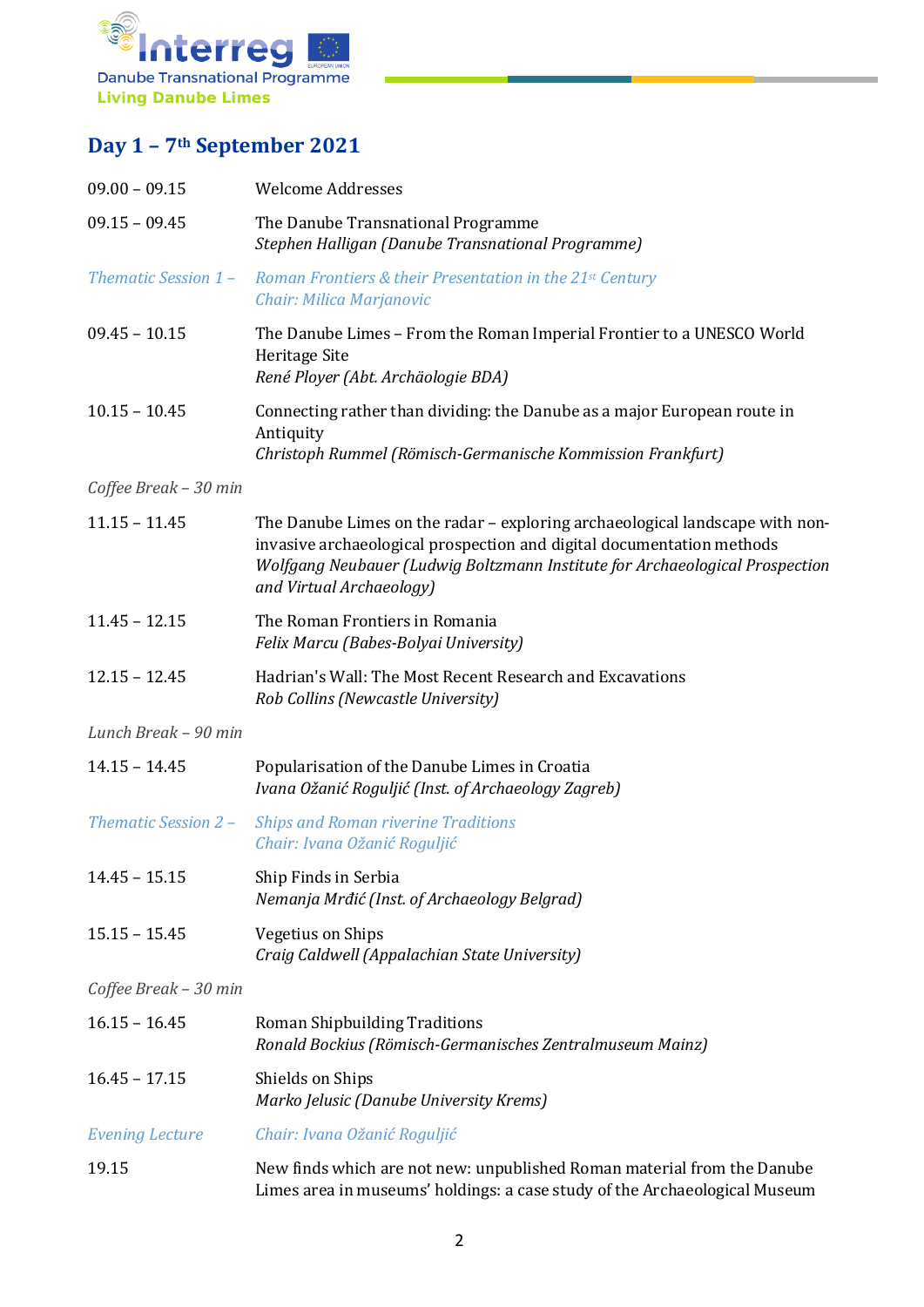

in Zagreb *Ivan Radman-Livaja (Archaeological Museum Zagreb)*